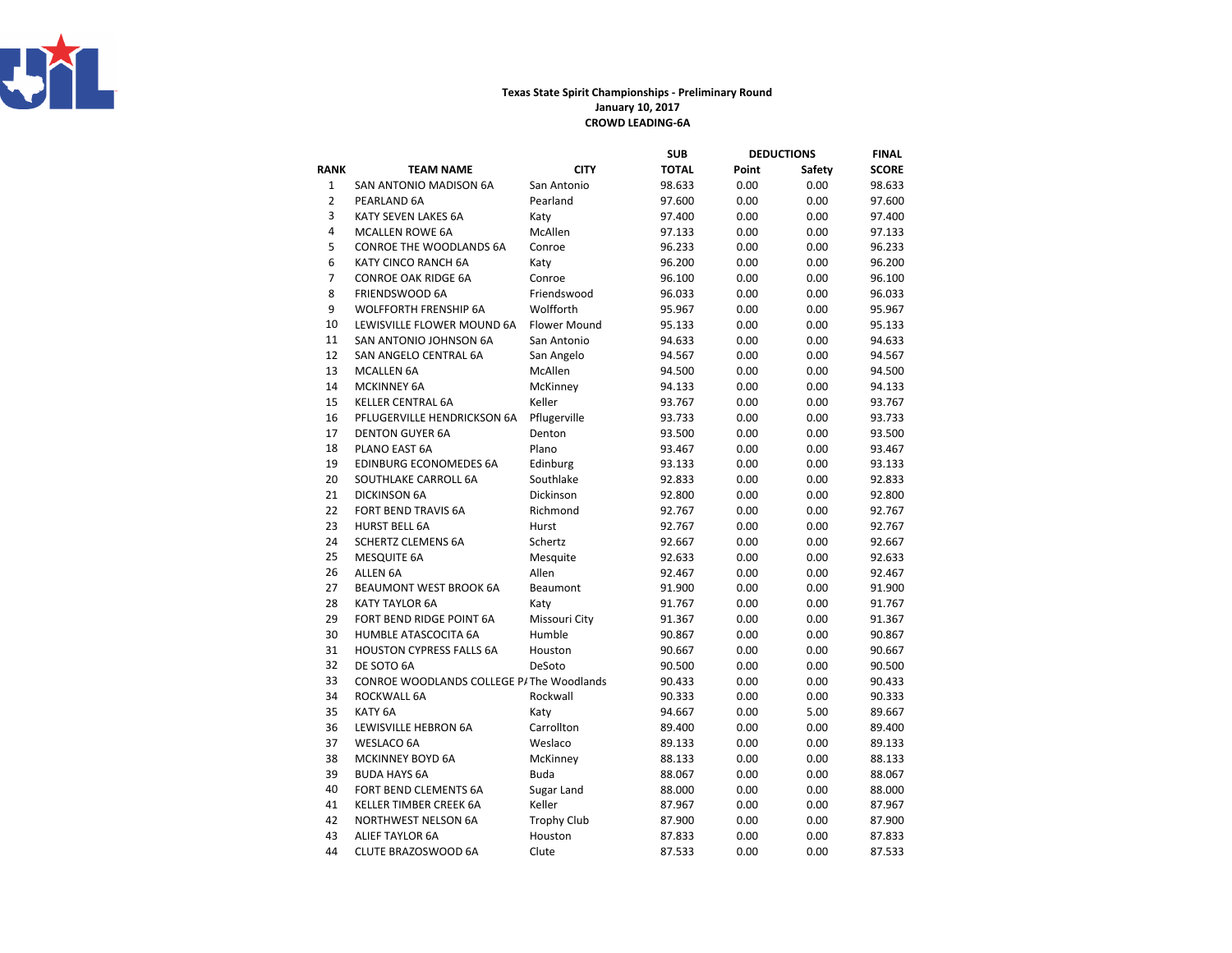

## Texas State Spirit Championships - Preliminary RoundJanuary 10, 2017CROWD LEADING-6A

|             |                                     |                      | <b>SUB</b>   |       | <b>DEDUCTIONS</b> | FINAL        |
|-------------|-------------------------------------|----------------------|--------------|-------|-------------------|--------------|
| <b>RANK</b> | <b>TEAM NAME</b>                    | <b>CITY</b>          | <b>TOTAL</b> | Point | Safety            | <b>SCORE</b> |
| 45          | WACO MIDWAY 6A                      | Waco                 | 87.333       | 0.00  | 0.00              | 87.333       |
| 46          | <b>EULESS TRINITY 6A</b>            | Euless               | 87.233       | 0.00  | 0.00              | 87.233       |
| 47          | <b>ALVIN 6A</b>                     | Alvin                | 87.133       | 0.00  | 0.00              | 87.133       |
| 48          | PSJA NORTH 6A                       | Pharr                | 92.133       | 0.00  | 5.00              | 87.133       |
| 49          | <b>CIBOLO STEELE 6A</b>             | Cibolo               | 86.933       | 0.00  | 0.00              | 86.933       |
| 50          | KILLEEN ELLISON 6A                  | Killeen              | 86.933       | 0.00  | 0.00              | 86.933       |
| 51          | MCALLEN MEMORIAL 6A                 | McAllen              | 89.867       | 3.00  | 0.00              | 86.867       |
| 52          | <b>EDINBURG 6A</b>                  | Edinburg             | 86.833       | 0.00  | 0.00              | 86.833       |
| 53          | PLANO WEST 6A                       | Plano                | 86.567       | 0.00  | 0.00              | 86.567       |
| 54          | LA PORTE 6A                         | La Porte             | 86.500       | 0.00  | 0.00              | 86.500       |
| 55          | <b>EDINBURG VELA 6A</b>             | Edinburg             | 86.333       | 0.00  | 0.00              | 86.333       |
| 56          | MONTGOMERY 6A                       | Montgomery           | 86.333       | 0.00  | 0.00              | 86.333       |
| 57          | <b>COMAL CANYON 6A</b>              | New Braunfels        | 86.233       | 0.00  | 0.00              | 86.233       |
| 58          | LC CLEAR FALLS 6A                   | League City          | 86.167       | 0.00  | 0.00              | 86.167       |
| 59          | EL PASO FRANKLIN 6A                 | El Paso              | 85.933       | 0.00  | 0.00              | 85.933       |
| 60          | <b>WEATHERFORD 6A</b>               | Weatherford          | 85.933       | 0.00  | 0.00              | 85.933       |
| 61          | DALLAS SKYLINE 6A                   | <b>Dallas</b>        | 85.833       | 0.00  | 0.00              | 85.833       |
| 62          | <b>KATY TOMPKINS 6A</b>             | Katy                 | 85.733       | 0.00  | 0.00              | 85.733       |
| 63          | TYLER LEE 6A                        | Tyler                | 90.667       | 0.00  | 5.00              | 85.667       |
| 64          | FORT BEND AUSTIN 6A                 | Sugar Land           | 85.600       | 0.00  | 0.00              | 85.600       |
| 65          | FORT BEND DULLES 6A                 | Sugar Land           | 85.500       | 0.00  | 0.00              | 85.500       |
| 66          | <b>HUMBLE KINGWOOD 6A</b>           | Kingwood             | 85.167       | 0.00  | 0.00              | 85.167       |
| 67          | ODESSA 6A                           | Odessa               | 85.167       | 0.00  | 0.00              | 85.167       |
| 68          | RICHARDSON LAKE HIGHLANDS 6A Dallas |                      | 84.900       | 0.00  | 0.00              | 84.900       |
| 69          | PFLUGERVILLE 6A                     | Pflugerville         | 84.867       | 0.00  | 0.00              | 84.867       |
| 70          | DEL VALLE 6A                        | Del Valle            | 84.133       | 0.00  | 0.00              | 84.133       |
| 71          | <b>LEWISVILLE MARCUS 6A</b>         | <b>Flower Mound</b>  | 84.067       | 0.00  | 0.00              | 84.067       |
| 72          | <b>ARLINGTON 6A</b>                 | Arlington            | 83.967       | 0.00  | 0.00              | 83.967       |
| 73          | KILLEEN 6A                          | Killeen              | 83.333       | 0.00  | 0.00              | 83.333       |
| 74          | <b>ARLINGTON MARTIN 6A</b>          | Arlington            | 83.000       | 0.00  | 0.00              | 83.000       |
| 75          | KILLEEN HARKER HEIGHTS 6A           | Killeen              | 82.867       | 0.00  | 0.00              | 82.867       |
| 76          | <b>LUFKIN 6A</b>                    | Lufkin               | 82.667       | 0.00  | 0.00              | 82.667       |
| 77          | AUSTIN VANDEGRIFT 6A                | Austin               | 86.700       | 0.00  | 5.00              | 81.700       |
| 78          | <b>BELTON 6A</b>                    | Belton               | 81.467       | 0.00  | 0.00              | 81.467       |
| 79          | <b>ARLINGTON LAMAR 6A</b>           | Arlington            | 81.400       | 0.00  | 0.00              | 81.400       |
| 80          | DEL RIO 6A                          | Del Rio              | 86.367       | 0.00  | 5.00              | 81.367       |
| 81          | RICHMOND GEORGE RANCH 6A            | Richmond             | 80.467       | 0.00  | 0.00              | 80.467       |
| 82          | <b>NEW BRAUNFELS 6A</b>             | <b>New Braunfels</b> | 85.433       | 0.00  | 5.00              | 80.433       |
| 83          | <b>CONROE 6A</b>                    | Conroe               | 80.233       | 0.00  | 0.00              | 80.233       |
| 84          | KYLE LEHMAN 6A                      | Kyle                 | 79.633       | 0.00  | 0.00              | 79.633       |
| 85          | PHARR-SAN JUAN-ALAMO 6A             | San Juan             | 84.533       | 0.00  | 5.00              | 79.533       |
| 86          | SAN ANTONIO CHURCHILL 6A            | San Antonio          | 79.500       | 0.00  | 0.00              | 79.500       |
| 87          | <b>HOUSTON CHAVEZ 6A</b>            | Houston              | 79.133       | 0.00  | 0.00              | 79.133       |
| 88          | <b>COPPERAS COVE 6A</b>             | Copperas Cove        | 78.333       | 0.00  | 0.00              | 78.333       |